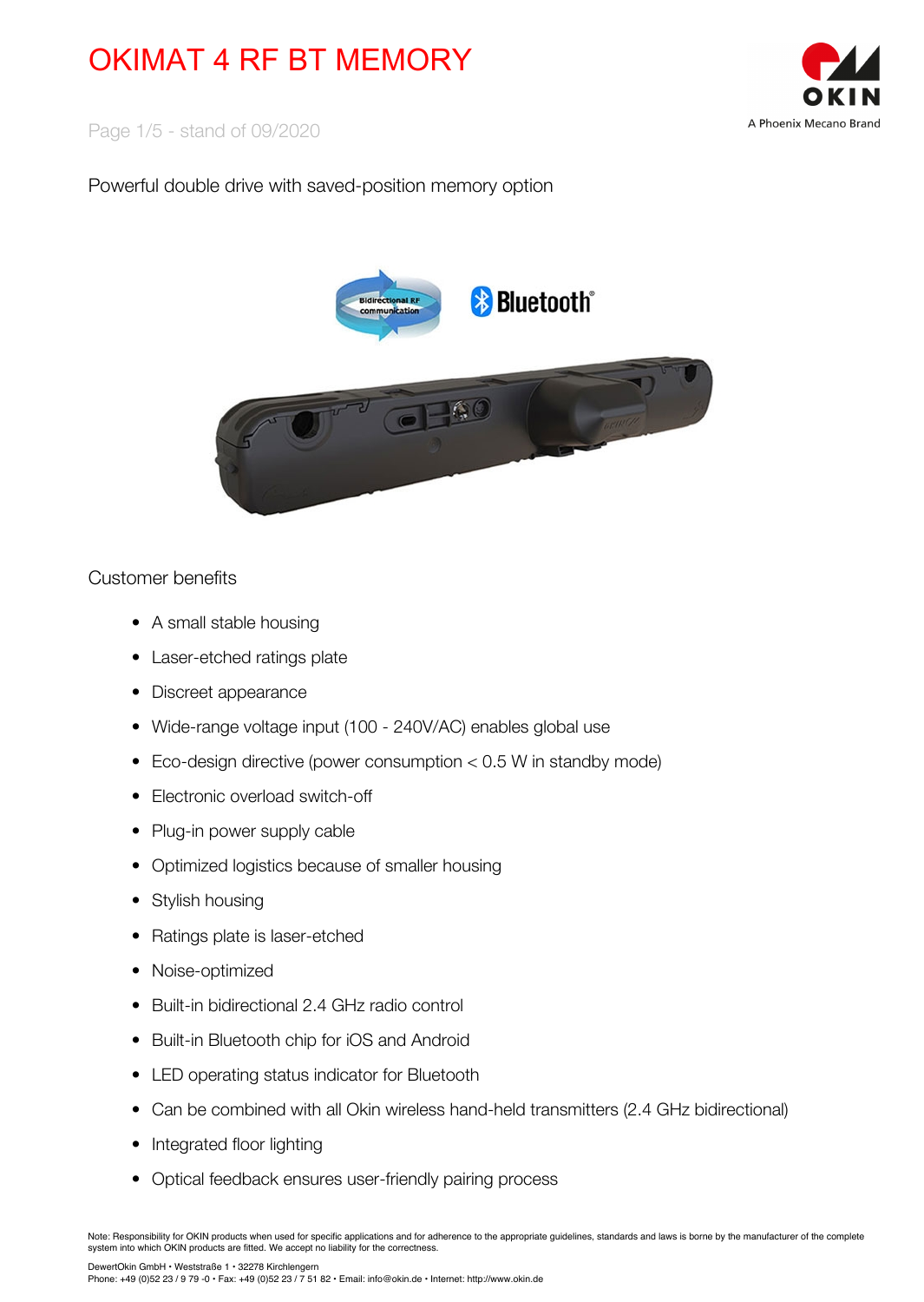- Key for reset function
- User-programmable saved memory positions
- Parallel movement to the saved memory positions for the head and foot sections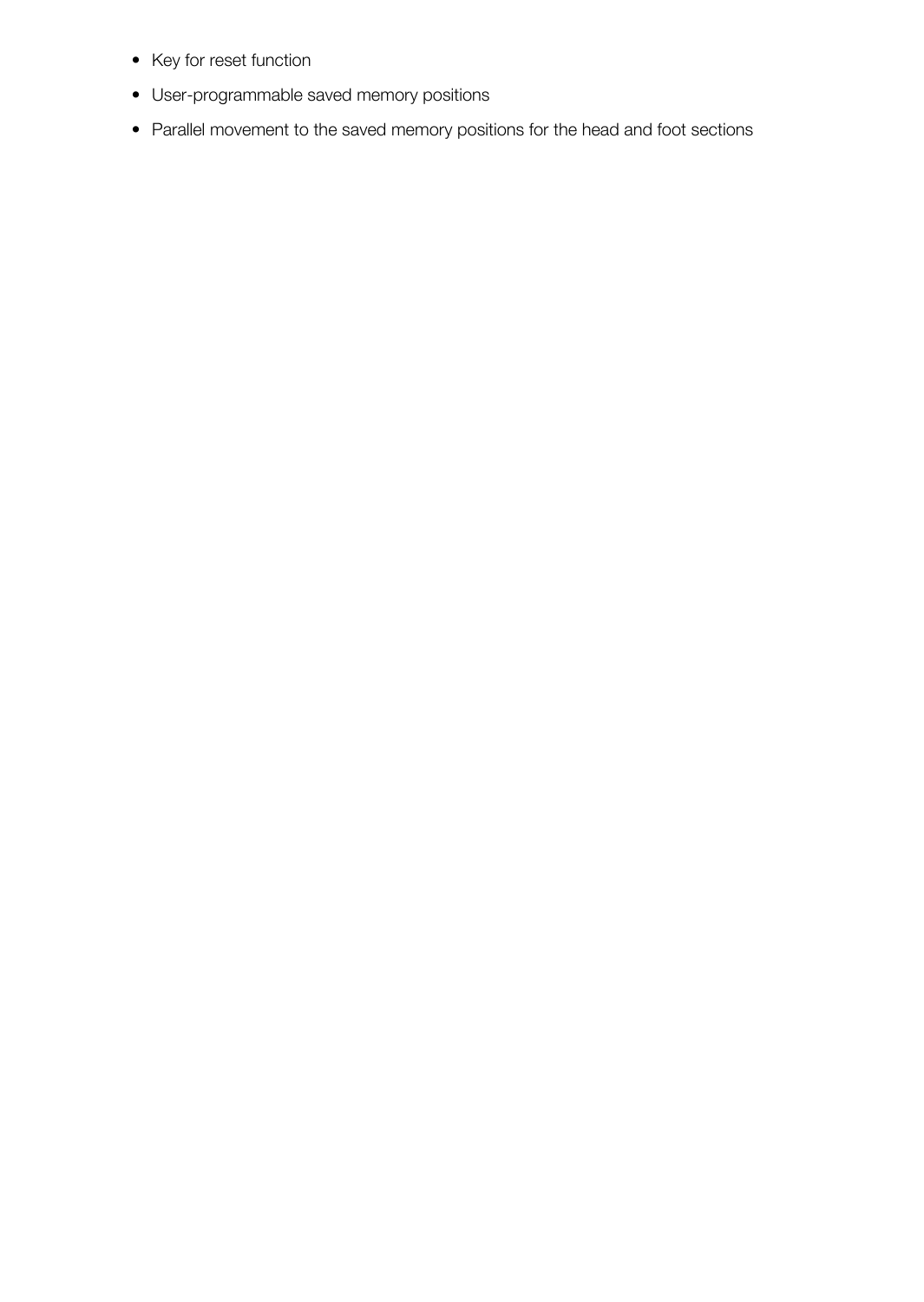

Page 3/5 - stand of 09/2020

#### **Standard configurations**

#### **General data**

| Max. adjustment load per side       | IPSe 5500N<br><b>IPS 6500N</b>                                                                                                                                                                     |
|-------------------------------------|----------------------------------------------------------------------------------------------------------------------------------------------------------------------------------------------------|
| Max. torque                         | IPSe 432Nm<br>IPS 468Nm                                                                                                                                                                            |
| Max. adjustment speed at rated load | IPSe 3.8 mm/sec<br>IPS 3,2 mm/sec                                                                                                                                                                  |
| Stroke length of back section       | 69 / 74 / 87 mm                                                                                                                                                                                    |
| Stroke length of leg section        | 69 / 74 / 87 mm                                                                                                                                                                                    |
| Fitting dimension, length           | 708 mm                                                                                                                                                                                             |
| Fitting dimension, height           | 105 mm                                                                                                                                                                                             |
| Fitting dimension, centre distance  | $581 - + 1$ mm                                                                                                                                                                                     |
| Fitting dimension, spindle diameter | IPSe 25 mm<br>IPS 25 / 34 mm                                                                                                                                                                       |
| Duty cycle                          | $2/18$ min                                                                                                                                                                                         |
| Duty cycle                          | 10 %                                                                                                                                                                                               |
| Switching cycles, max./min.         | 5/min                                                                                                                                                                                              |
| Protection degree                   | <b>IP20</b>                                                                                                                                                                                        |
| Protection class                    | $\mathbb{I}$                                                                                                                                                                                       |
| Relative humidity                   | 20 - 95 %                                                                                                                                                                                          |
| Ambient temperatures                | 0 to $+40$ °C                                                                                                                                                                                      |
| Mains power connection              | 100 - 240 V/AC                                                                                                                                                                                     |
| Safety                              | Electronic overload switch-off                                                                                                                                                                     |
| Control unit                        | Built-in radio Bluetooth memory                                                                                                                                                                    |
| Motor                               | 24 - 29 V DC motors, maintenance-free                                                                                                                                                              |
| Limit cut-off                       | Micro-switch                                                                                                                                                                                       |
| Housing colour                      | Black RAL 9005                                                                                                                                                                                     |
| Connection options                  | Multi-functional Sport for optional accessories<br>Power-down Box<br>USB charger with USB port (iOS compatible)<br>External floor lighting under bed<br>Parallel movements using two control units |
| Optional                            | External SMPS wide-range power supply                                                                                                                                                              |
| Certificates / Approvals            | EN 60335-1<br>EN 62233<br>EN 55014-1<br>EN 55014-2                                                                                                                                                 |

Note: Responsibility for OKIN products when used for specific applications and for adherence to the appropriate guidelines, standards and laws is borne by the manufacturer of the complete system into which OKIN products are fitted. We accept no liability for the correctness.

DewertOkin GmbH • Weststraße 1 • 32278 Kirchlengern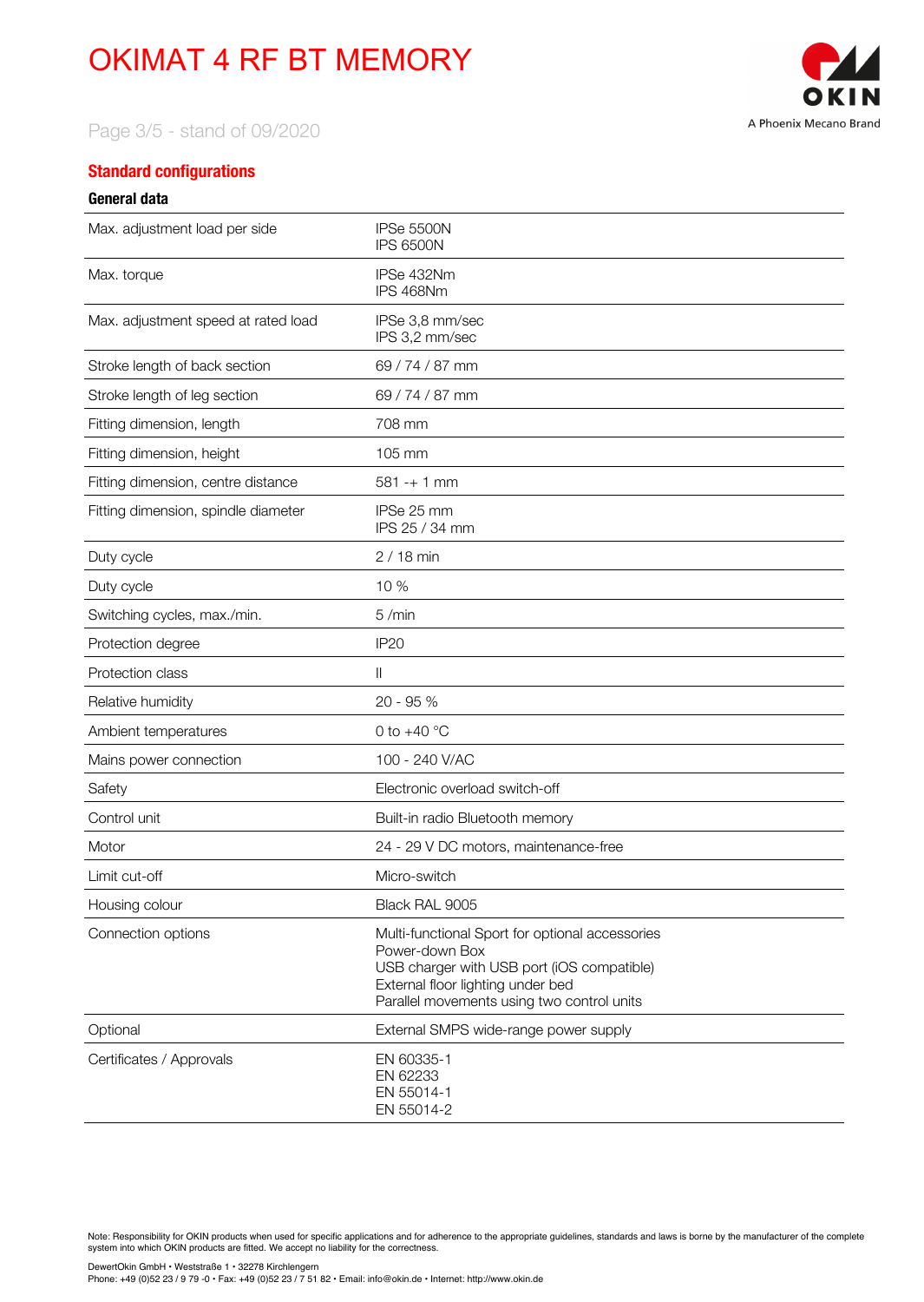

Page 4/5 - stand of 09/2020

#### OKIMAT 4 IPSe



Draufsicht



Note: Responsibility for OKIN products when used for specific applications and for adherence to the appropriate guidelines, standards and laws is borne by the manufacturer of the complete system into which OKIN products are fitted. We accept no liability for the correctness.